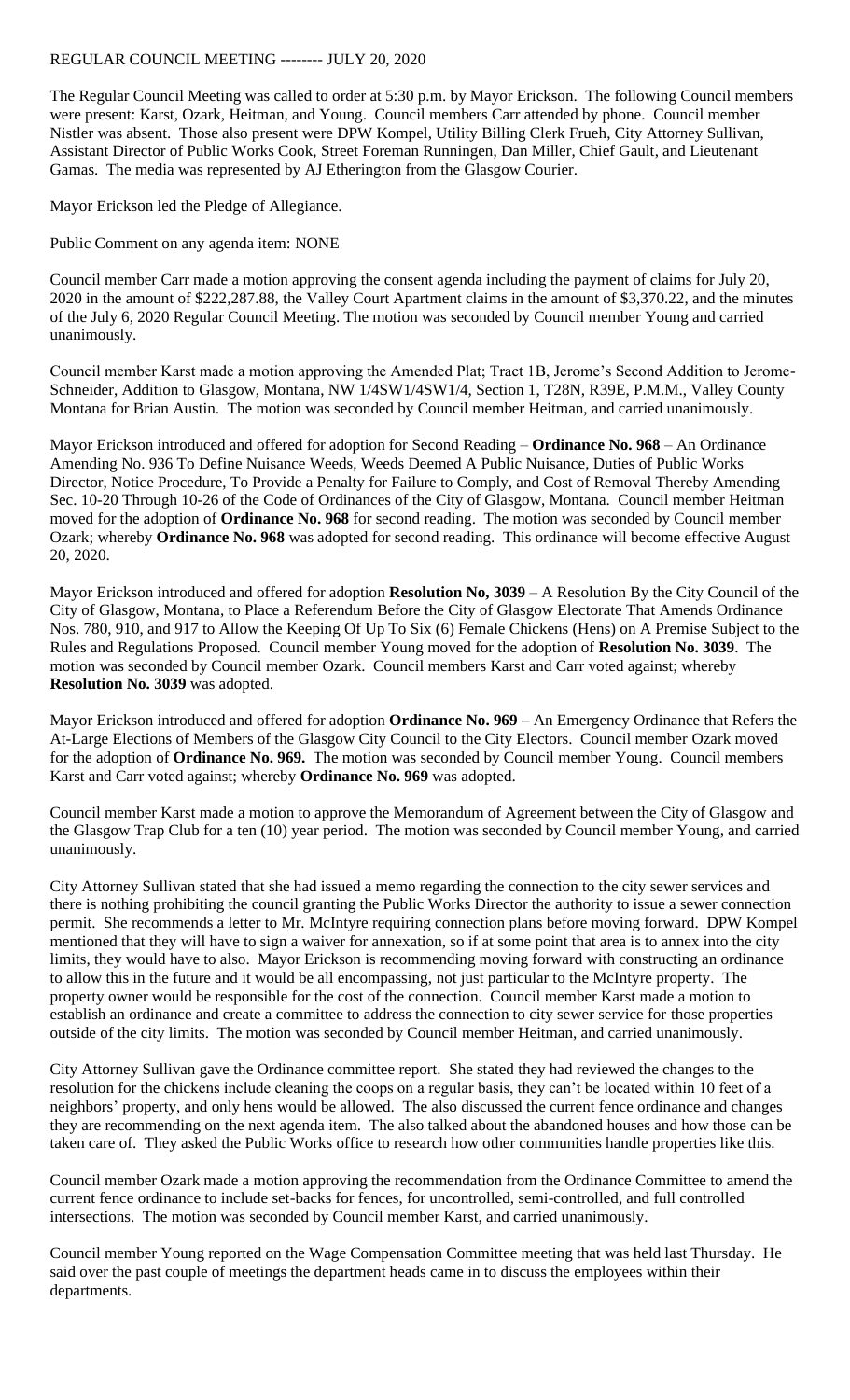Council member Young is recommending moving Kathy Granger from an 8-5 to an 8-8 on the wage matrix scale which would put her at \$24.41 per hour starting fiscal year 2021. It's a total of a \$2.84 wage increase over a two (2) year period and an increase of \$2,425.11 to the new fiscal years budget. Council member Heitman made a motion approving the recommendation of moving Kathy Granger from an 8-5 to an 8-8 on the wage matrix scale. The motion was seconded by Council member Ozark, and carried unanimously.

He then recommended moving Tasha Morehouse-Mix from and 8-2 to an 8-3 on the wage matrix scale. This would bring her up to \$21.11 at the start of fiscal year 2021. It's an increase of \$822.94 to the new fiscal year budget, and a total of a \$2.61 raise over the next two (2) years. Council member Ozark made a motion approving the recommendation of moving Tasha Morehouse Mix from an 8-2 to an 8-3 on the wage matrix scale. The motion was seconded by Council member Heitman, and carried unanimously.

Council member Young mentioned Dan Miller came and met with the committee and gave them a list of job duties and things that have been completed at the Cemetery and the committee would like to move him from a 9-3 to a 9-5. There was discussion on if the union agreement will allow this and what constitutes supervisor pay. Street Foreman Runningen hasn't seen anything in writing in the union agreement, but at one time he had spoken with Jim Stone on this. He believes that the union shouldn't dictate who is classified as a supervisor and who is not. Council member Young made a motion recommending changing Dan Miller's job description to a supervisory position and bump him from a 9-3 to a 9-5. The motion was seconded by Council member Heitman. Council member Ozark would like to have clarification from the union before moving forward and the council can vote to retro his pay at the next council meeting. Council members Young and Heitman vote for. Council members Ozark, Karst, and Carr voted against. Motion did not pass. Mayor Erickson said this will be on the next agenda after she contacts Jim Stone for clarification.

The council then reviewed the updated pay matrix for the Police Department. Council member Young said they had met with Officer Nolan and they would like to bump all new officers from a 9-2 to a 9-3 to be inline with what the union starting wage is. This bump in pay will be for all officers and exclude Lieutenant Gamas, Assistant Chief Edwards, and Chief Gault. Council member Youngs recommendation to the council to is adopt the updated pay matrix for the Glasgow Police Department. The motion was seconded by Council member Ozark, and carried unanimously.

Unfinished Business:

-Levee Safety Committee Report – NONE

-Update on GNDC noncompetitive grant – Mayor stated there was an email in the packet.

Mayors report – Mayor Erickson said she will have City Clerk Amundson put the adopted wages from tonight's meeting in the budget, so we can start budget meetings next week.

Committee Reports: There were no reports for Personnel, Water or Cemetery.

Chief Gault said the grant they are working with is all the COVID-19 stuff and the decontamination stuff is in at Markle's and it just needs to be picked up.

Department Head Reports:

Assistant DPW Cook said that he has sent out two (2) new weedy lot letters and has issued one work order.

Street Foreman Runningen told the council his department is continuing to work on potholes. Kois Brothers was here last week and the sweeper seems to be working better. JR has been busy with all the vehicles coming in for repairs.

Chief Gault stated that Officer Jonas is almost done with his FTO phase, last week the department had 99 calls for service, the officer they were looking at hiring didn't pass the background check, so they are back to square one with the hiring process, and the Victim Witness Advocates have been very busy in other counties.

City Attorney Sullivan reported that she has had a lot of response with the public nuisance complaints that were issued. She has obtained a judgement on Taylor Marquart in the amount of \$10,000.00 and will file the paperwork with the federal and state agencies to be able to garnish taxes and wages to recoup this money for damages at the Valley Court Apartments. She has been working with DPW Kompel to receive the legal descriptions of the parks to go on the ballots. She will have a resolution for the next council meeting. She also stated that Officer Jonas is doing a great job and his reports are excellent.

DPW Kompel gave an overview of the building permits to date. The projects that needed the corps review have been completed. Morrison-Maierle is working on the final punch list items on the Water Improvement Project at the plant, the interior of the elevated tower has been sandblasted and is ready to be painted; when that is complete, the contractor will begin on the exterior.

Council member Karst inquired on the permit to be able to install the vault toilet at Sullivan Park. DPW Kompel said he's in the process of wrapping up the permit with Cam Shipp. Council member Karst asked how the pay scale will work with the new job description for the water department position that was approved at the last council